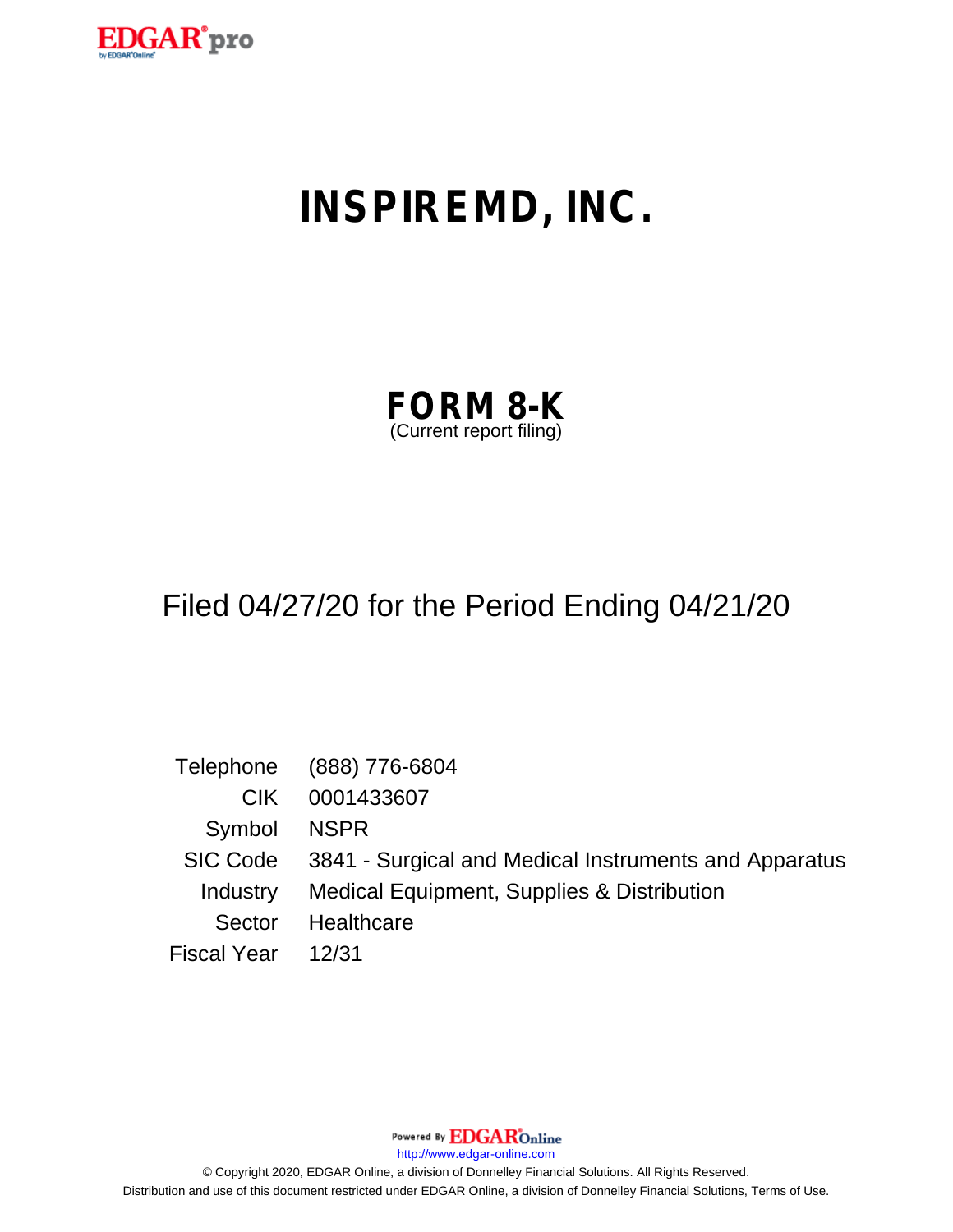## **UNITED STATES SECURITIES AND EXCHANGE COMMISSION**

**Washington, D.C. 20549**

#### **FORM 8-K**

#### **CURRENT REPORT**

**Pursuant to Section 13 or 15(d) of the Securities Exchange Act of 1934**

**Date of Report (Date of earliest event reported):** April 21, 2020

### **InspireMD, Inc.**

(Exact name of registrant as specified in its charter)

(State or other jurisdiction of incorporation)

(Commission File Number)

**Delaware 001-35731 26-2123838** (IRS Employer Identification No.)

**4 Menorat Hamaor St. Tel Aviv, Israel 6744832** (Address of principal executive offices) (Zip Code)

**(888) 776-6804**

(Registrant's telephone number, including area code)

**N/A**

(Former Name or former address, if changed since last report)

Check the appropriate box below if the Form 8-K filing is intended to simultaneously satisfy the filing obligation of the registrant under any of the following provisions:

[ ] Written communications pursuant to Rule 425 under the Securities Act (17 CFR 230.425)

[ ] Soliciting material pursuant to Rule 14a-12 under the Exchange Act (17 CFR 240.14a-12)

[ ] Pre-commencement communications pursuant to Rule 14d-2(b) under the Exchange Act (17 CFR 240.14d-2(b))

[ ] Pre-commencement communications pursuant to Rule 13e-4(c) under the Exchange Act (17 CFR 240.13e-4(c))

Securities registered pursuant to Section 12(b) of the Act:

| Title of each class                                          | Trading Symbol(s) | Name of exchange on which registered |
|--------------------------------------------------------------|-------------------|--------------------------------------|
| Common Stock, par value \$0.0001 per share                   | NSPR              | NYSE American                        |
| Warrants, exercisable for one share of                       | NSPR.WS           | NYSE American                        |
| Common Stock                                                 |                   |                                      |
| Series B Warrants, exercisable for one share of Common Stock | NSPR.WSB          | NYSE American                        |

Indicate by check mark whether the registrant is an emerging growth company as defined in Rule 405 of the Securities Act of 1933 (§230.405 of this chapter) or Rule 12b-2 of the Securities Exchange Act of 1934 (§240.12b-2 of this chapter).

Emerging growth company [ ]

If an emerging growth company, indicate by check mark if the registrant has elected not to use the extended transition period for complying with any new or revised financial accounting standards provided pursuant to Section 13(a) of the Exchange Act.  $\lceil \ \rceil$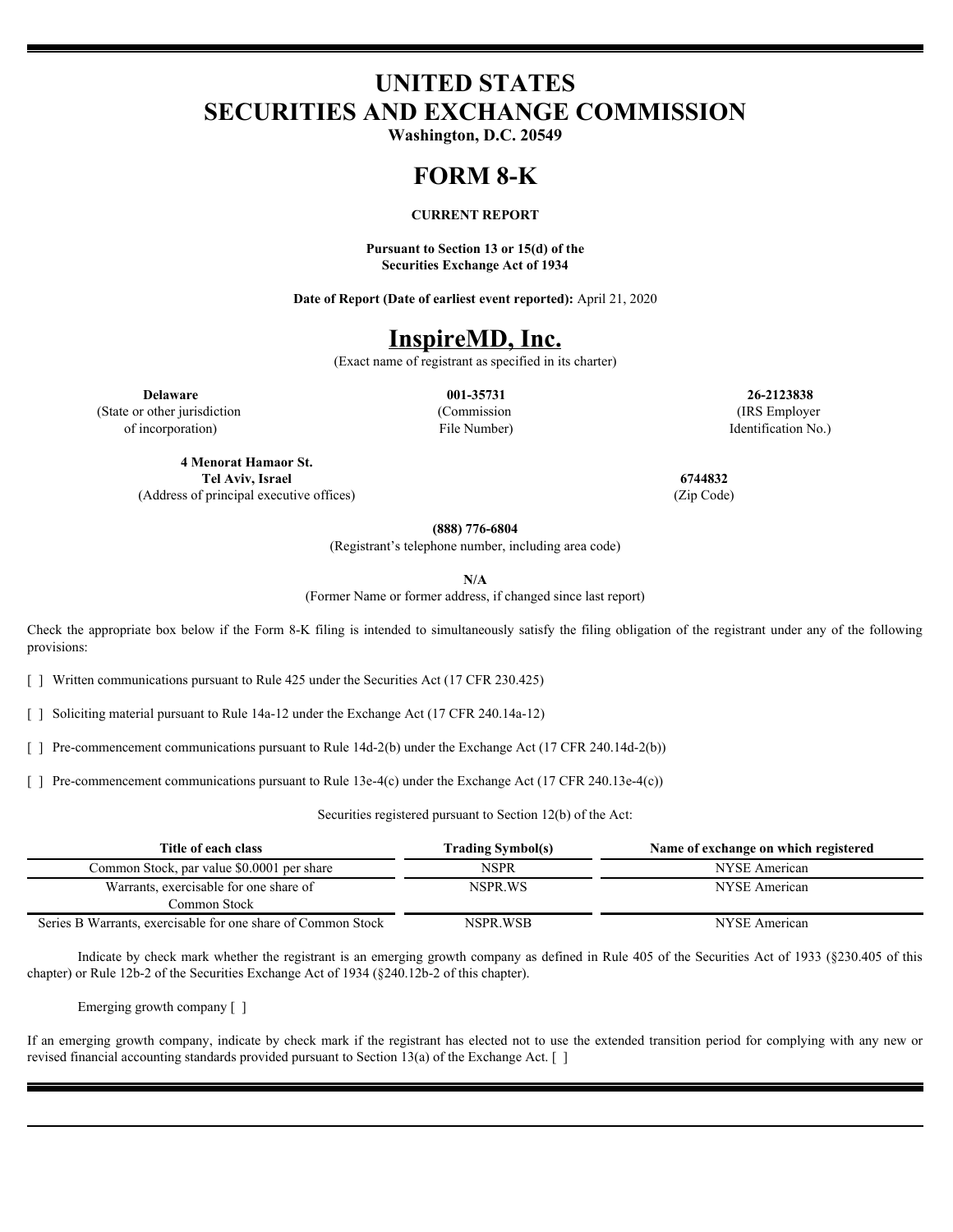#### Item 5.02 Departure of Directors or Certain Officers; Election of Directors; Appointment of Certain Officers; Compensatory Arrangements of Certain **Officers.**

In response to significant market volatility and uncertainties relating to the global COVID-19 pandemic, the board of directors (the "Board") and the management of InspireMD, Inc. (the "Company") have taken the following voluntary reductions of compensation as a measure of fiscal responsibility. **2.** Departure of Directors or Certain Officers; Election of Directors; Appointment of Certain Officers; Compensatory Arrangements of Certain<br>In tesponse to significant market volatility and unecrtainties relating to the g

#### *Non-employee Director Compensation*

Effective April 1, 2020, the Board approved a 50% decrease in the annual cash compensation for non-employee directors from an aggregate amount of \$154,000 to \$77,000.

#### *Decrease in Executive Officer Compensation*

On April 21, 2020, Marvin Slosman, the Company's President, Chief Executive Officer and Director, signed a waiver reducing his annual base salary from \$400,000 to \$200,000 for the period beginning April 1, 2020 and ending on the date Mr. Slosman shall determine.

waiver reducing his annual base salary from 80,125 NIS to 40,063 NIS for the period beginning April 1, 2020 and ending on the date Mr. Shore shall determine.